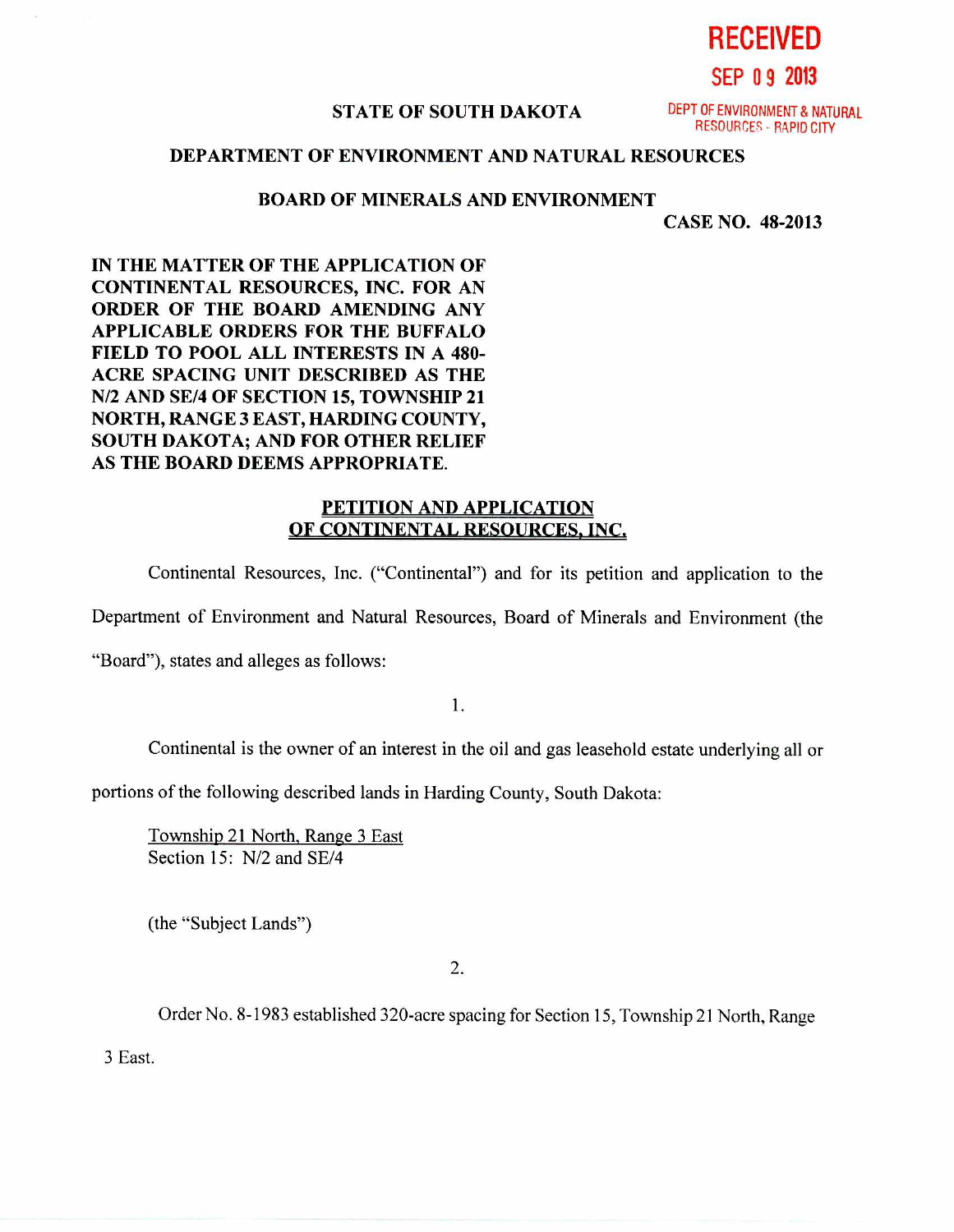conditions that are just and reasonable, and that afford to the owner of each tract or interest in the spacing unit the opportunity to recover or receive without unnecessary expense, his or her just and equitable share.

8.

That Section 45-9-32 of the South Dakota Codified Laws provides as follows:

**45-9-32. Order of Board of Minerals and Environment pooling all interests in spacing unit--Operation of well--Rights of owners to participate--Payment of expenses.** Each such pooling order shall authorize the drilling, equipping, and operation of a well on the spacing unit; shall provide who may drill and operate the well; shall prescribe the time and manner in which all the owners in the spacing unit may elect to participate therein; and shall make provision for payment by all those who elect to participate therein of the reasonable actual cost thereof, plus a reasonable charge for supervision and interest.

9.

Continental respectfully requests that the Board enter an order to pool all interests in a

480-acre spacing unit for the Buffalo Field described as the Subject Lands.

10.

In Continental's opinion, pooling the Subject Lands will increase the ultimate recovery of

the pool, prevent waste, prevent the drilling of unnecessary wells and protect correlative rights.

WHEREFORE, Continental respectfully requests that notice of this matter be provided as

required by South Dakota laws and that thereafter the Board of Minerals and Environment enter its order granting the relief requested herein.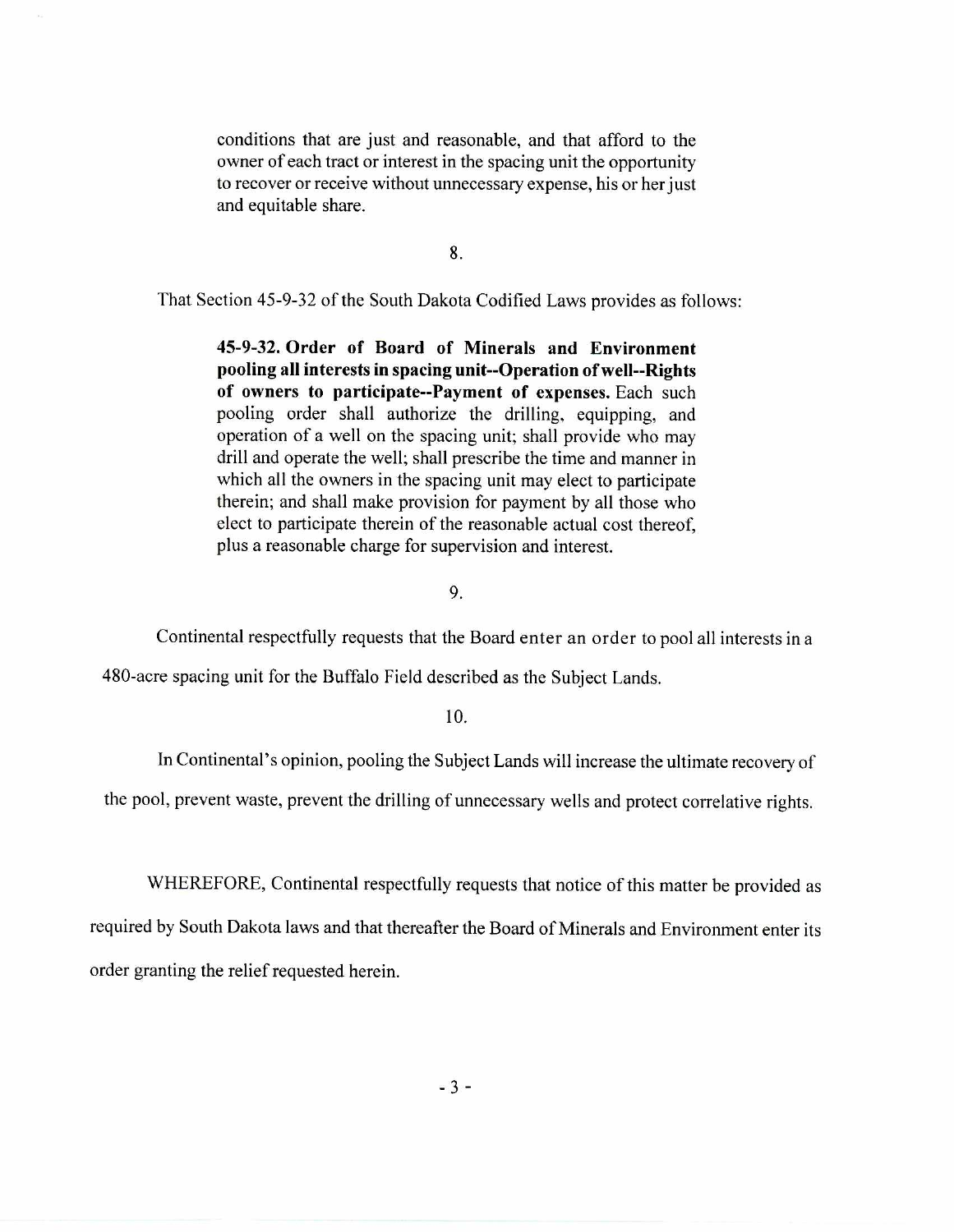That by petition filed by Continental requesting to establish the North Half and Southeast Quarter (N/2 and SE/4) of Section 15 as a 480-acre spacing unit, it is anticipated that an order will be issued by the Board establishing said spacing unit in the Buffalo Field.

4.

That Continental hereby requests the Board authorize Continental to drill, equip and operate the Rogers 31-15H well as a horizontal well in the "B" Zone of the Red River pool in the Buffalo Field within the Subject Lands.

5.

That there are both separately owned tracts and separately owned interests in the spacing unit comprised of the Subject Lands.

6.

That a voluntary pooling of the Subject Lands has not been accomplished.

## 7.

That Section 45-9-31 of the South Dakota Codified Laws provides as follows:

**45-9-31. Order pooling all interests in spacing unit-- Application by interested person--Notice and hearing--Terms and conditions.** In the absence of voluntary pooling, the Board of Minerals and Environment or the secretary, as applicable, upon the application of any interested person, shall enter an order pooling all interests in the spacing unit for the development and operation of the spacing unit, and for the sharing of production from the spacing unit. Each such pooling order shall be made after notice and opportunity for hearing, and shall be upon terms and

 $-2-$